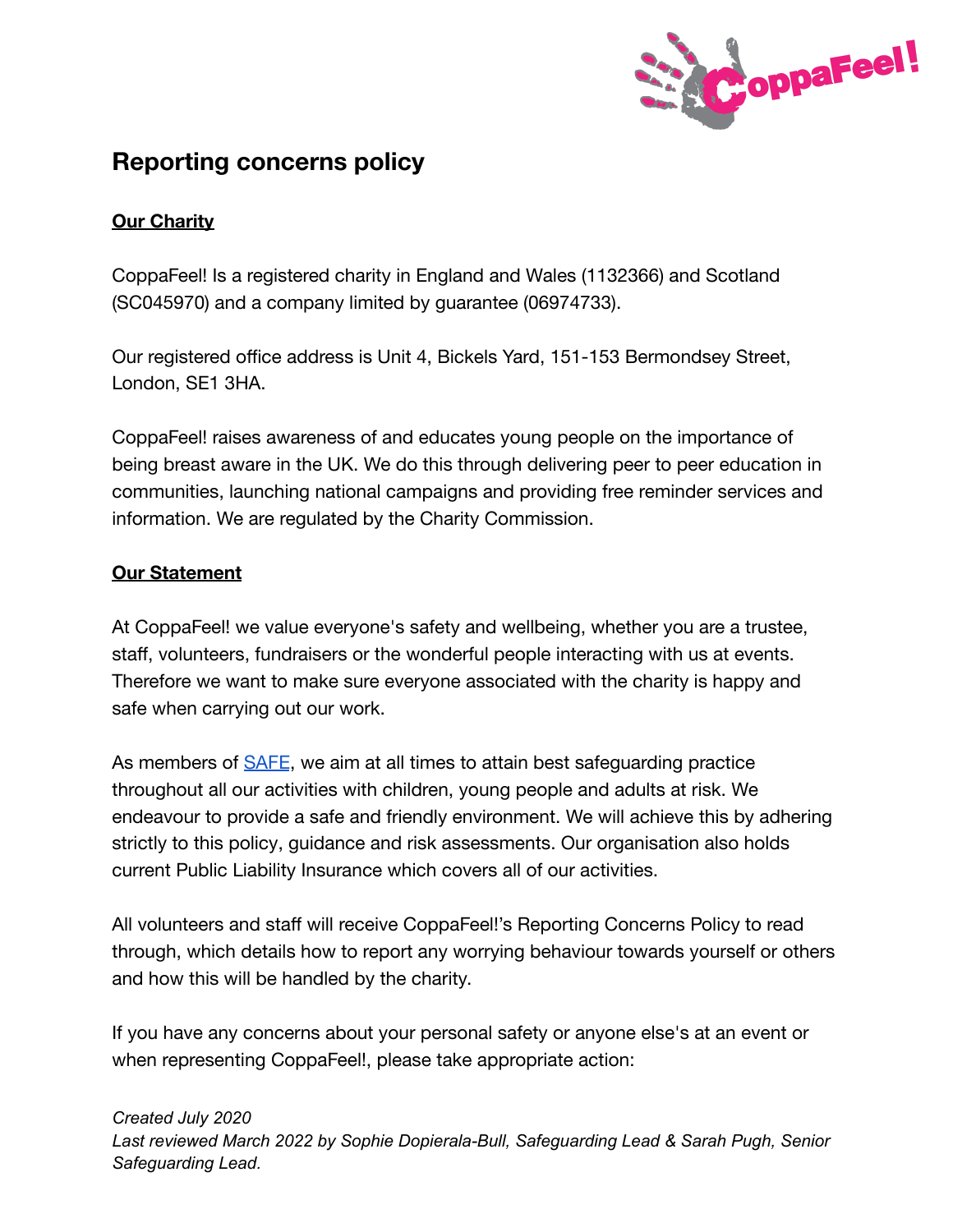

- 1. Take yourself or others to safety
- 2. Report concerns to the venue or emergency services 999 (if appropriate)
- 3. Report concerns to your main contact at Boob HQ as soon as possible

The team at Boob HQ is there to support you and handle any concerns you may have. Please report any worries and they will be handled by our safeguarding leads.

#### **Our Equal Opportunities Statement**

We recognise that anyone can become subject to discrimination, harassment or victimisation because of:

- · age
- · culture
- · disability
- · gender reassignment
- marriage and civil partnership
- · pregnancy and maternity**,**
- · race
- · religion or belief
- · sex
- sexual orientation

Comments and actions that contribute to discrimination, harassment or victimisation are not acceptable and will be challenged. The remit of what is covered under this policy also extends beyond the characteristics listed above. All incidents will be recorded and shared with the relevant agencies when necessary and appropriate.

## **We will:**

- $\rightarrow$  treat everyone with respect and celebrate their achievements,
- $\rightarrow$  carefully recruit and select all staff whether paid or unpaid,
- $\rightarrow$  respond to concerns and allegations appropriately.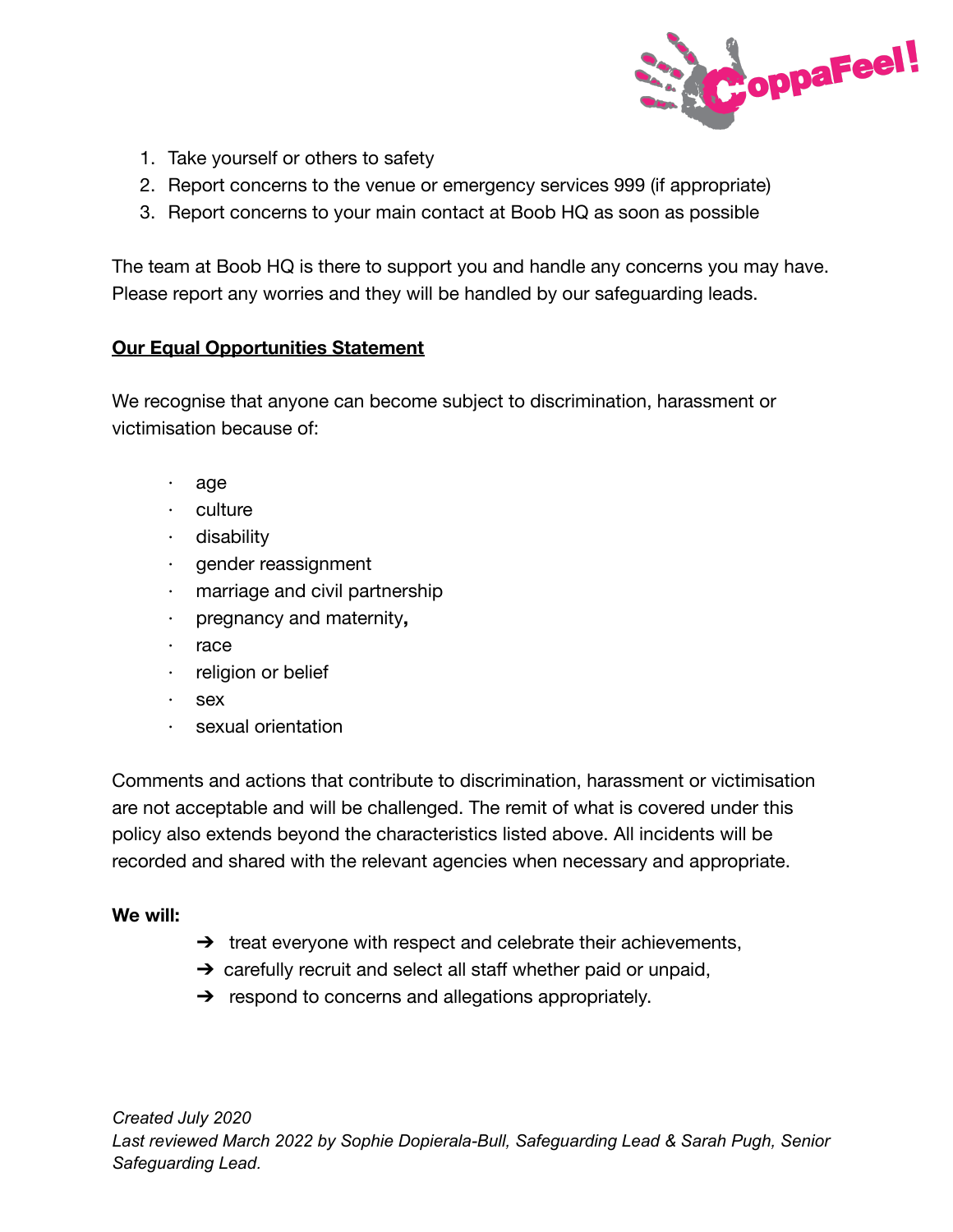

When there are concerns about the welfare of any, child, young person or adult at risk, all responsible adults in our organisation are expected to share those concerns, without delay, with the Lead for Safeguarding (or the Deputy, if the Lead is unavailable).

Our policy is approved by our board of trustees and will be reviewed and updated annually. We will publish and promote this policy to all staff, paid or unpaid through induction and training. We endeavour to disseminate, as appropriate, this policy to all who come into contact with our charity e.g., children, young people, adults at risk, and others, such as organisational partners and fundraisers.

#### **Our Safeguarding Leads**

#### **Our Lead for Safeguarding is:**

Name: Sophie Dopierala-Bull Role: Director of Education & Health Comms Contact details: [sophie@coppafeel.org](mailto:sophie@coppafeel.org) / 07826060480

## **Our Deputy for Safeguarding is:**

Name: Millie Young Role: Head of Education Contact details: [millie@coppafeel.org](mailto:millie@coppafeel.org) / 07585124137

Their role is to oversee and ensure that our safeguarding policy is fully implemented.

Their responsibilities are:

- $\rightarrow$  monitoring and recording concerns
- → making referrals to social care, or police, as relevant, without delay
- $\rightarrow$  liaison with other agencies
- $\rightarrow$  arranging training for all staff

The responsibility for safeguarding at board or committee level is shared between members. Safeguarding is on the organisation's risk register and we have a Senior Lead for Safeguarding on our Board of Trustees.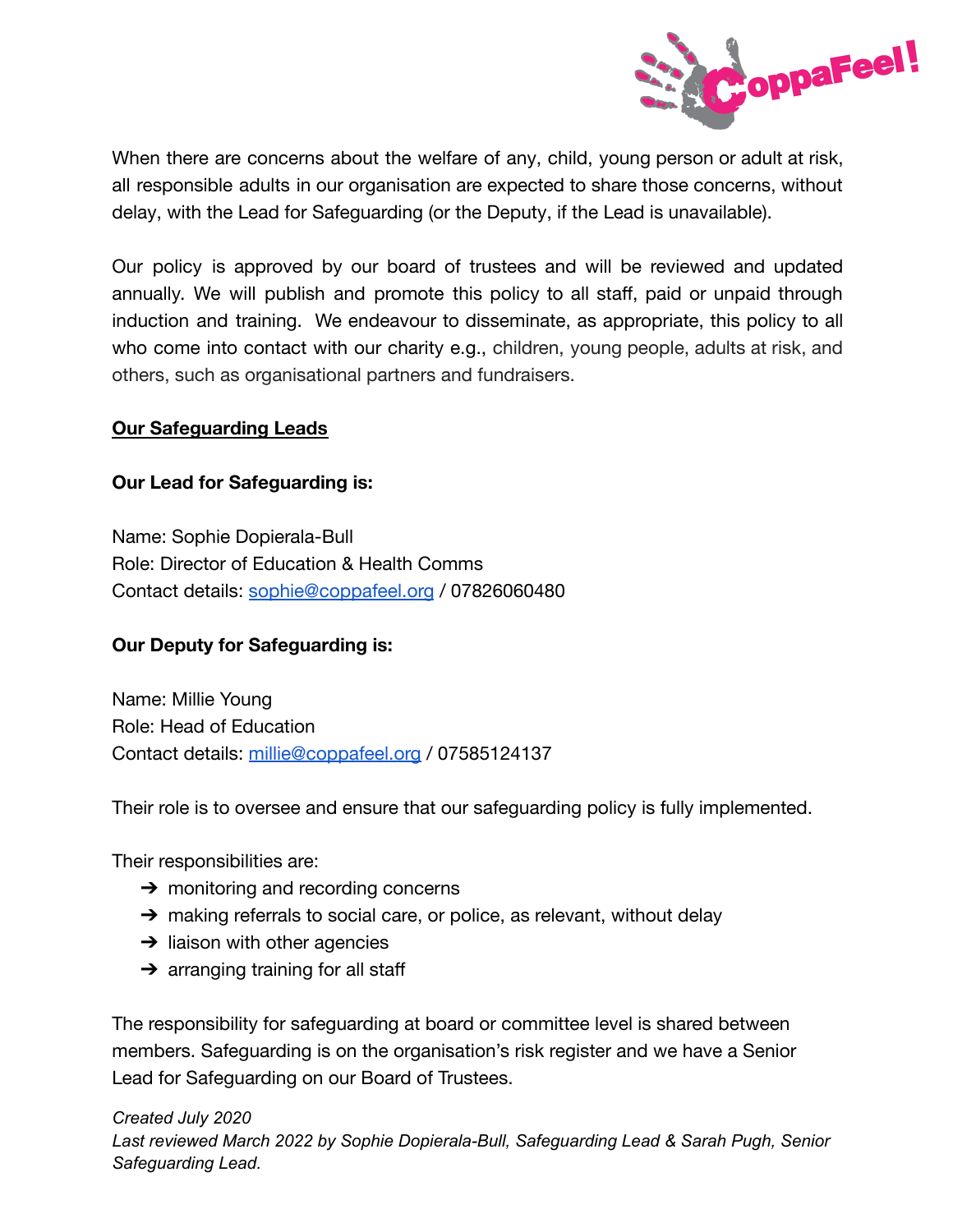

## **Our Senior Lead for Safeguarding is:**

Name: Sarah Pugh Role: Trustee and Board Safeguarding Lead

## **Why do we need a Reporting Concerns Policy?**

All organisations that work or come into contact with children, young adults and/or adults at risk need to have safeguarding policies and procedures in place. Government guidance is clear that all organisations working with children, young people, adults at risk, parents, carers and/or families have responsibilities for safeguarding. It is important to remember that children, young people and adults at risk can also abuse and that such incidents fall into the remit of this policy.

To undertake these responsibilities we:

- $\rightarrow$  have senior managers and trustees committed to safeguarding
- $\rightarrow$  are clear about people's responsibilities and accountability
- $\rightarrow$  have a culture of listening to concerns
- $\rightarrow$  undertake safer recruitment practices for all staff and volunteers
- $\rightarrow$  have procedures for dealing with allegations against, and concerns about any staff
- $\rightarrow$  make sure staff, paid and unpaid, have mandatory induction and further safeguarding training where necessary along with support

#### **Related Policies**

This policy should be read and adhered to alongside the other related policies listed below.

Our Employee Handbook details the following policies, which should be followed by employed members of staff and the relevant people within the wider CoppaFeel! Community. These policies will be made available to others where necessary or if requested.

#### *Created July 2020*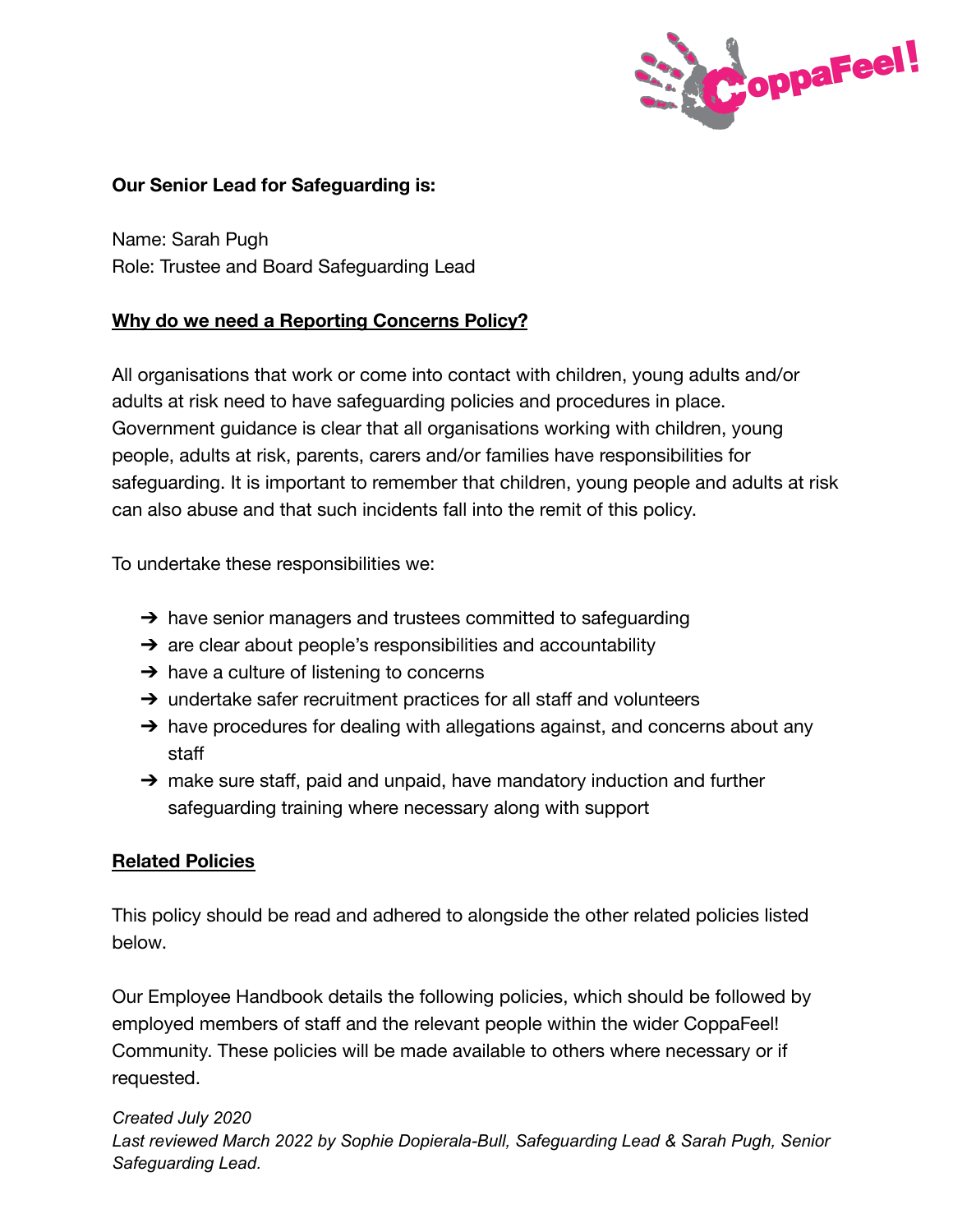

Whistleblowing Data Protection Equal, Inclusion and Diversity Social Media Positive Work Environment which includes procedures for dealing with alleged harassment or bullying. Grievance and Disciplinary procedures

## **Data Protection**

We will treat any personal information by which an individual can be identified (i.e. name, address, email etc.) in accordance with the provisions of Data Protection Act 2018 (DPA 2018), and the General Data Protection Regulation (GDPR) and will not share information with any third party, except where required by law.

## **Confidentiality**

This policy is in line with government guidance about confidentiality and these details will be made available to all staff, children, young children, adults at risk, parents and carers. We fully endorse the principle that the welfare of children, young people and adults at risk, override any obligations of confidence we may hold to others. No one working, or involved, with our organisation can promise absolute confidentiality in relation to safeguarding concerns. We treat all information with the strictest of sensitivities and individual cases will only be shared or discussed on a "need to know" basis when relevant.

## **Information Sharing**

Timely and accurate written records play an essential role in safeguarding individuals, who may have suffered, are suffering or at significant risk of suffering harm. It is important that records are shared at the appropriate time as necessary. Within our organisation the decision to share written information, and with whom, will be undertaken by the Lead or the Deputy for safeguarding.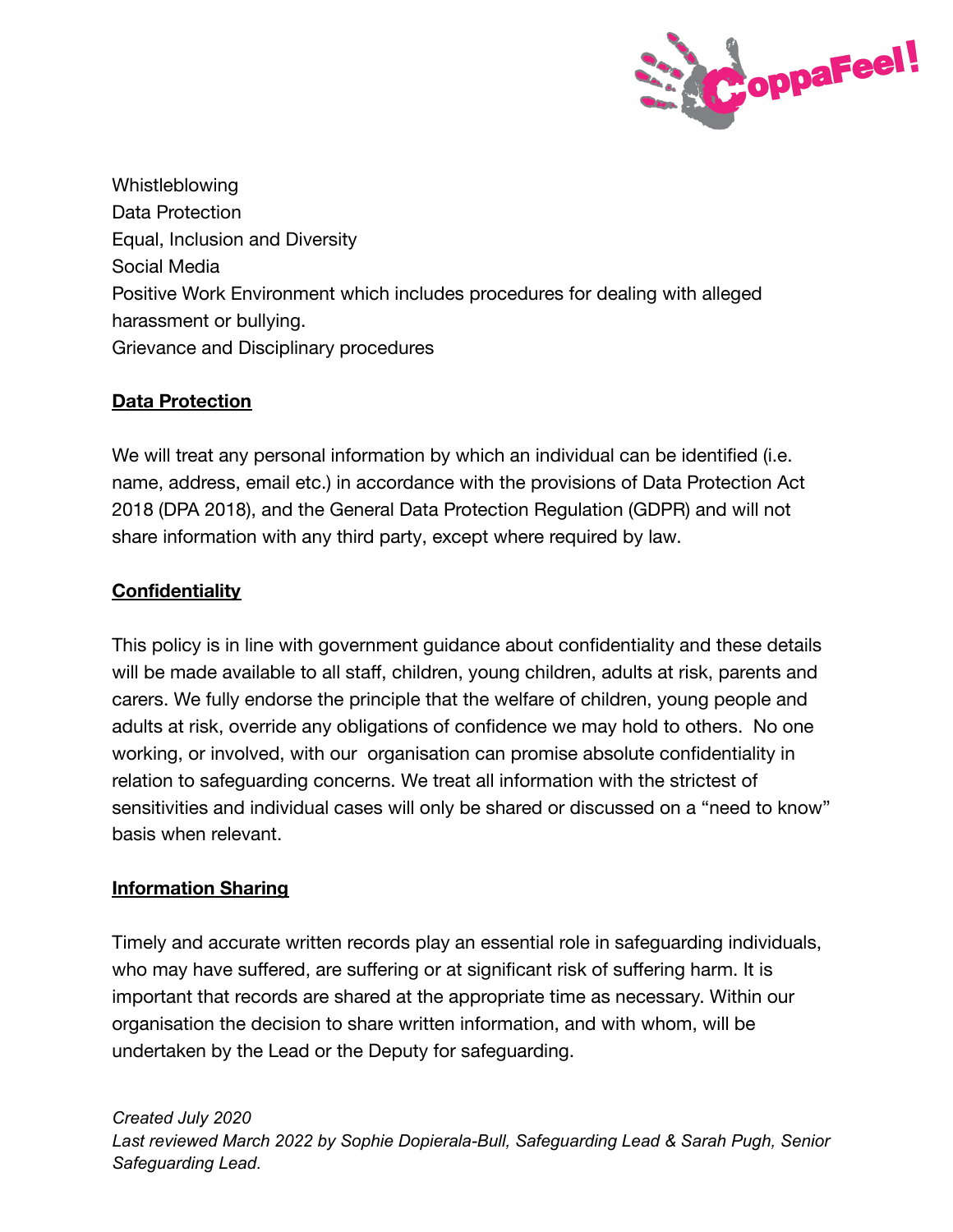

## **Working Practices**

As part of our activities we do not have anyone working or volunteering for the charity under the age of 18. We do not conduct home visits or carry out any activity where lone or one to one working will take place with children, young people and adults at risk.

#### **Code of Conduct**

We aim to provide a safe environment free from discrimination, upholding and promoting equality, diversity and inclusion. Everyone within the CoppaFeel! Community undertakes to:

- → treat all children and young people and adults at risk with respect and dignity
- $\rightarrow$  ensure that their welfare and safety is paramount at all times
- → maintain professional boundaries both face to face and when using technology
- $\rightarrow$  always listen to individuals and take account of their wishes and feeling
- ➔ always act in a professional way and not accept bullying, swearing or other disruptive behaviour
- → avoid being alone with children, young people and adults at risk whenever possible
- → listen to, and act upon, any disclosures, allegations, or concerns of abuse
- $\rightarrow$  participate in approved safeguarding training at appropriate levels when necessary
- $\rightarrow$  follow our reporting concerns policy at all times
- $\rightarrow$  make activities FUN and enjoyable

## **What is concerning behaviour?**

If you witness or are subject to concerning behaviour you must take action. Concerning behaviour can include any form of physical, emotional, sexual abuse or neglect. There may also be a reason to act if you witness or are subject to bullying, racism or violent extremism. The following list is for guidance only. It is important to be observant, listen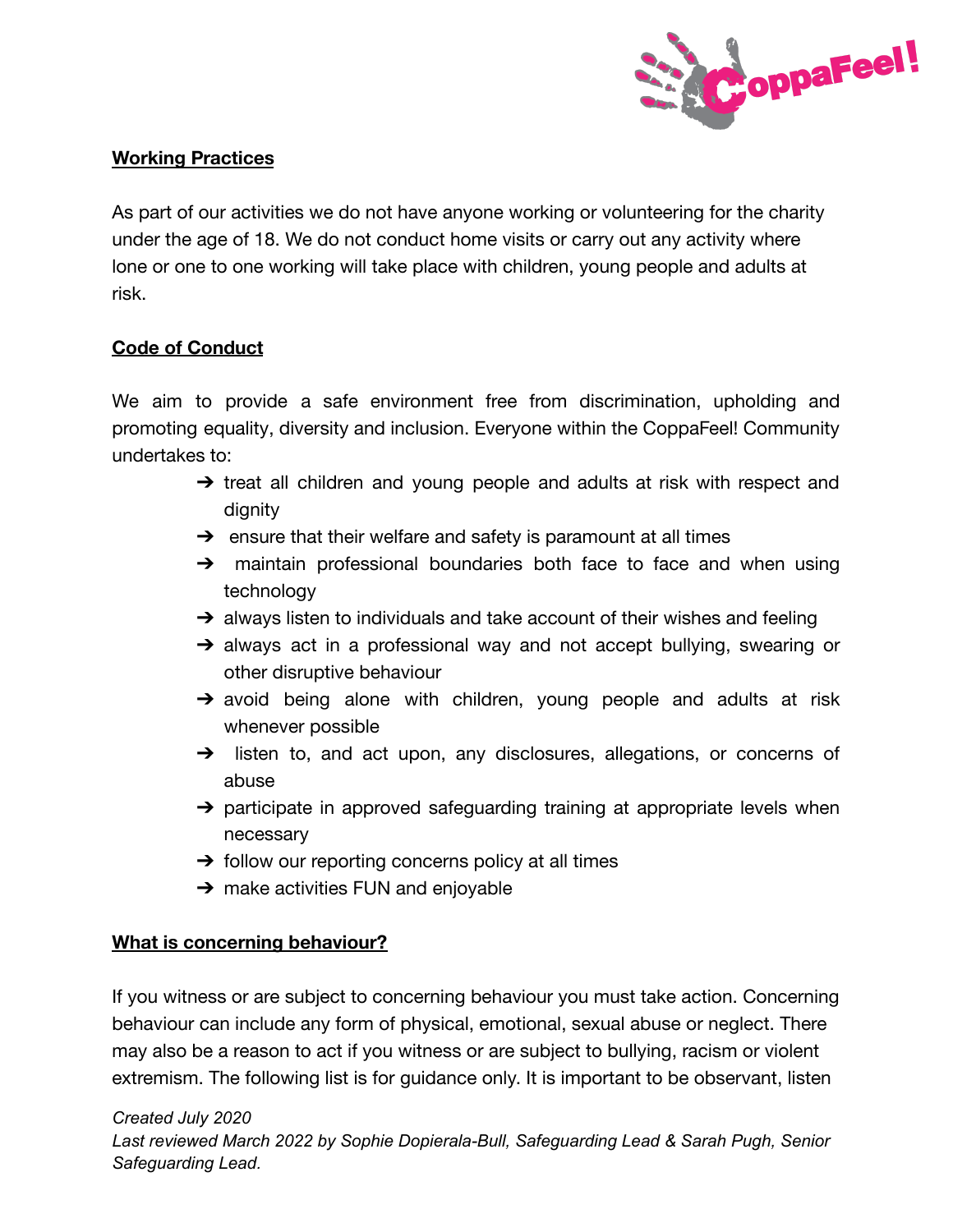

to what is being said and record. e.g. is what you are observing and being told about an injury consistent with the injury?

- Alcohol and Substance misuse
- County Lines
- Concealed pregnancy
- Discriminatory
- Domestic violence, including "honour" based violence
- Emotional
- Exploitive use of technology
- Female Genital Mutilation (FGM)
- Financial or material abuse
- Gambling
- Hate and "mate" crime
- Misuse of technology
- Modern slavery
- Neglect and acts of omission
- Organisational or institutional
- Psychological
- Physical
- Radicalisation
- Self-neglect
- Sexual
- Sexual Exploitation
- Spiritual abuse
- Trafficking

If you ever feel concerned about any behaviour or situation, whatever that may be, we would encourage you to flag this with CoppaFeel!'s safeguarding leads and follow the process outlined in this document.

## **Your responsibility as a member of the CoppaFeel! Community:**

## **Handling Concerns**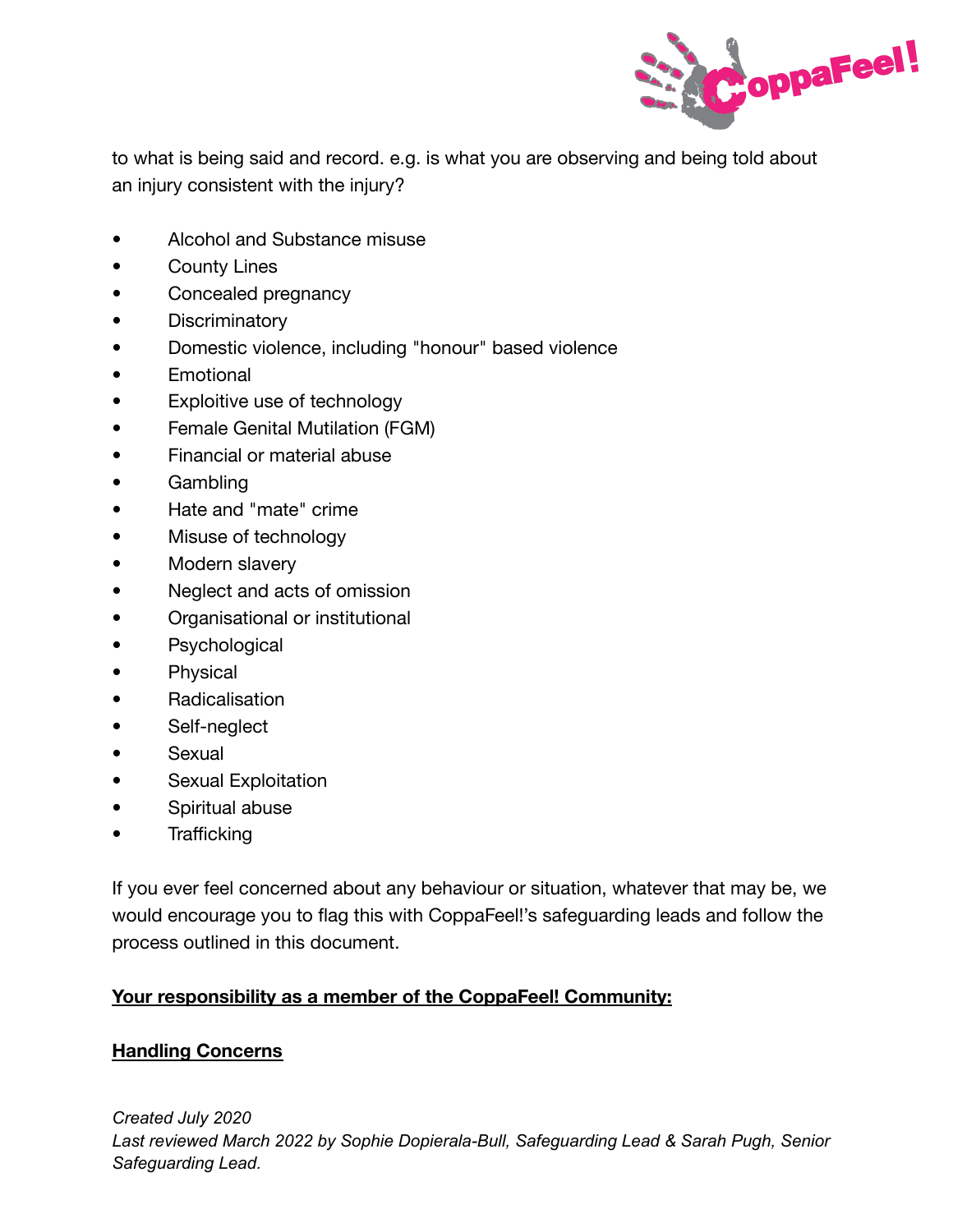

We do not expect you to put yourself in uncomfortable or potentially harmful situations, so please only undertake your role when you feel comfortable and safe to do so. It is everyone's responsibility at CoppaFeel!, including trustees, staff and volunteers to ensure the safety and wellbeing of themselves and everyone they come into contact with when carrying out our work.

We do not expect you to put yourself in uncomfortable situations to defend the charity if confronted with a negative reaction to our message, mission or branding. Please always refer people onto the team at CoppaFeel! who will be happy to handle any issues of this nature.

We expect everyone to read and uphold the information in this document and take their safety and the safety of others seriously. When someone has made a report to you...

- $\rightarrow$  take what you are being told seriously
- → stay calm and reassure, always make sure the person speaking up feels they're being listened to and supported.
- $\rightarrow$  do not investigate.
- → do not delay and always seek advice from CoppaFeel! through your main contact or the Lead or Deputy for Safeguarding.
- → make a careful recording of anything you are told or observe, if a staff member, you must complete an incident form with a date and your name.
- $\rightarrow$  action must be taken no matter if the information you received is about a concern that is non-recent or from an anonymous source.
- → don't promise to keep information confidential between you and them. Refer to this policy to make sure information is only shared with people who need and have the right to know.
- ➔ **take immediate action if there is an immediate risk of harm.**

A report may come from someone telling you:

- $\rightarrow$  they have or are being abused
- $\rightarrow$  they have concerns about someone else
- $\rightarrow$  they are themselves abusing or likely to abuse someone else

*Created July 2020*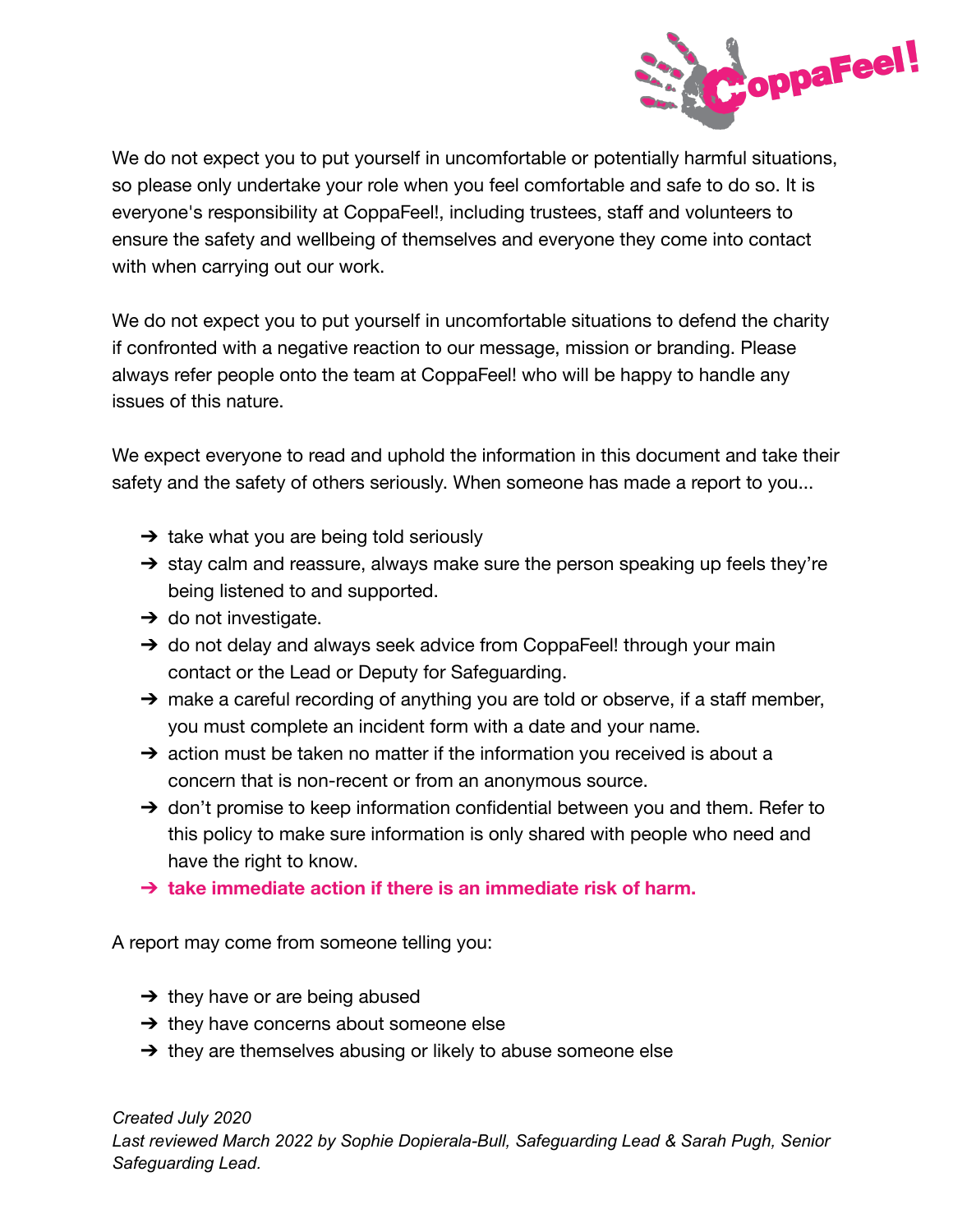

#### **Responding to concerns**

We ensure and emphasise that everyone in our organisation understands and knows how to share any concerns immediately with the Lead or Deputy for Safeguarding.

# **Step 1**

If you are worried about the safety of a child, young person or adult at risk because:

- you have seen something
- someone says they have been abused
- somebody else has told you they are concerned
- there has been an allegation against a colleague
- there has been an anonymous allegation
- an adult has disclosed that they were abused as a child
- a child, young person or adult say they are abusing someone else

Check out the Reporting Concerns policy for guidance. Talk to the Lead or Deputy for Safeguarding without delay. If they are implicated then report to Additional Senior Lead.

# **Step 2**

If someone is in immediate danger call 999 or report concerns to security if at a venue.

If you are at an event or in a school/college, report any concerns to the lead contact on site, as well as your main contact at CoppaFeel!.

CoppaFeel! staff must listen to the report and record all the details down carefully in the Reporting A Concern Incident form. Remember to include the date and your name/job role.

# **Step 3**

The Lead, Deputy or Additional Senior Lead should assess the report and refer the concern to the relevant adult or children's social care service and/or the Police and follow up the referral in writing within 24 hours where necessary.

Under "whistle blowing", anyone can refer directly to the police or social care services *Created July 2020 Last reviewed March 2022 by Sophie Dopierala-Bull, Safeguarding Lead & Sarah Pugh, Senior Safeguarding Lead.*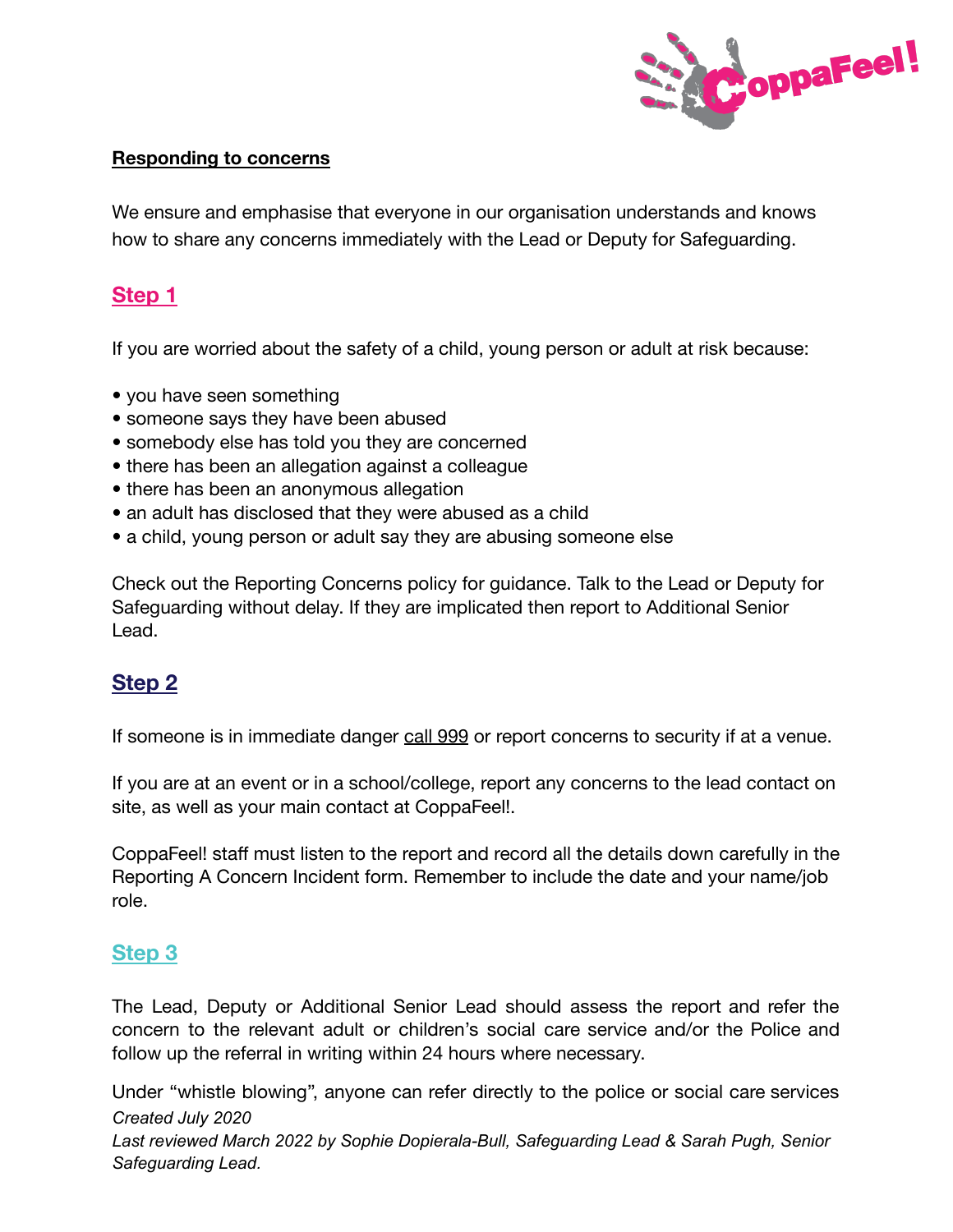

and all relevant authorities, when they are concerned the organisation is not managing safeguarding concerns appropriately.

## **Always report any concerns to your main contact at CoppaFeel!. If they are unavailable, please contact team@coppafeel.org or the main office on 02074074597.**

#### **Working with young people:**

If a young person ever discloses something, don't ask questions or delve deeper - it's not your job to investigate or support, but instead report the incident. It doesn't matter how small or insignificant something may seem, if anyone discloses anything concerning then it needs to be reported without delay.

## **In light of a report, the following action will be taken:**

- 1. Reporting concerns form is completed promptly and sent to Safeguarding Leads.
- 2. Safeguarding Leads or most senior manager available to assess any incoming reports immediately and take appropriate action.
- 3. This action will depend on the incident reported, but will include logging it internally and speaking to the appropriate external team from the list (not exhaustive) below to seek advice or to refer on:
- $\rightarrow$  Local safeguarding board
- $\rightarrow$  Charity Commission
- **→** Police or Local Safer Neighbourhood Teams
- ➔ Specialist charities e.g NSPCC or SAFE CIC
- **→ Local Authorities**
- 4. The Safeguarding Lead or most appropriate member of the management team may also contact the venue, event or festival for further information and will be in touch with the person who reported the concern to share (where appropriate) detail of the action taken.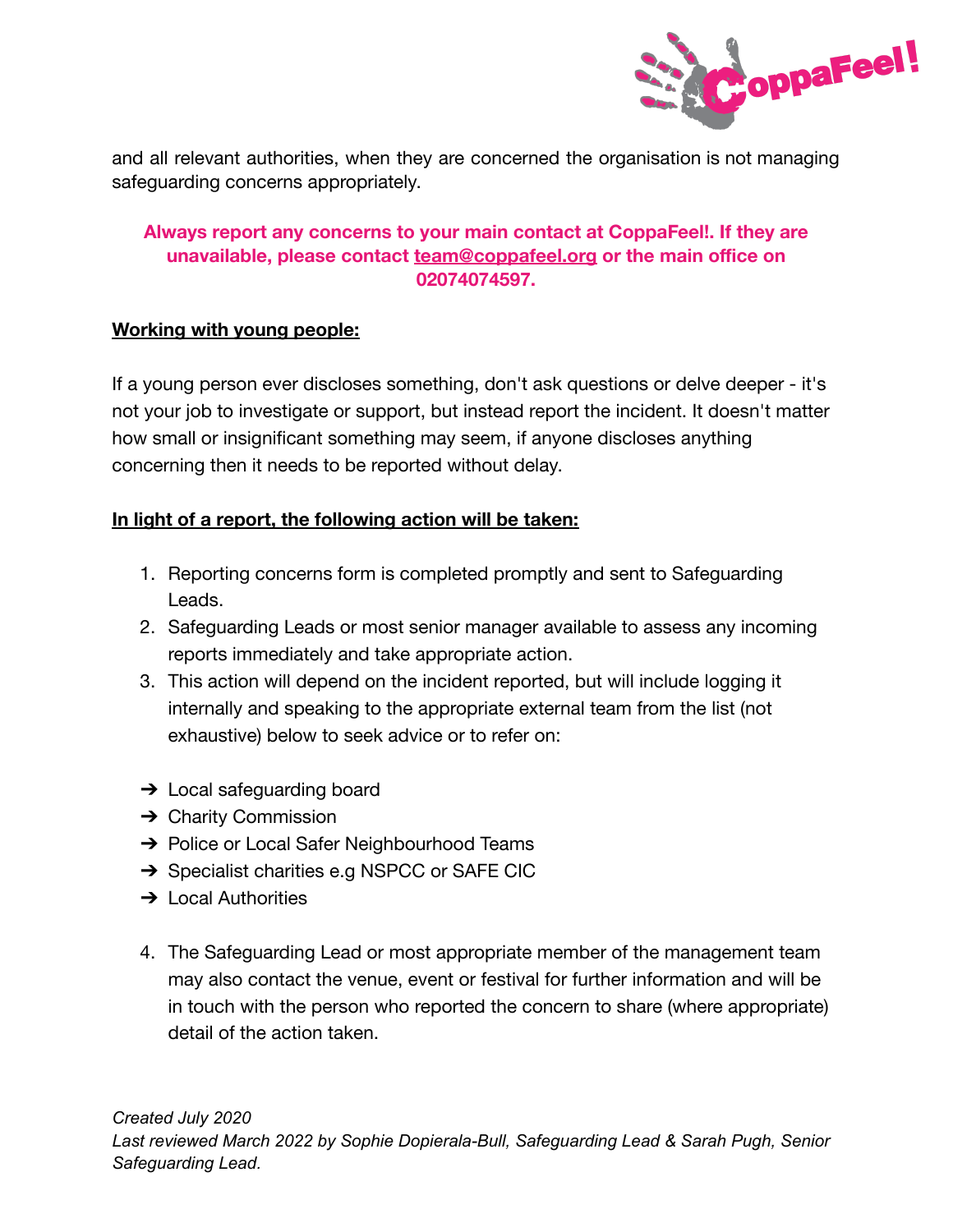

- 5. A final note will be made on the Reporting Concerns form detailing the action taken.
- 6. The Board of Trustees and Charity Commision will also be made aware of any serious incidents as necessary. The Trustees will also be kept informed of the number of safeguarding reports received at Board meetings.

#### **Key points to remember**

- $\star$  Keeping yourself and others safe is the responsibility of everyone.
- ★ Always report any concerns to staff on site and your main point of contact at CoppaFeel!
- ★ Call 999 if there is a real emergency and someone is harmed or in danger.

#### **Record Keeping:**

At all times when required, and especially where there is a safeguarding concern, we are committed to keeping records which are:

- recorded on a safeguarding incident form
- of sufficient details of people at risk to identify individual who is subject of concern and any significant others
- accurate and factual/based on fact, as a true record of:
	- $\rightarrow$  what has been monitored/observed
	- $\rightarrow$  what has been said and by whom
	- $\rightarrow$  what has given cause for concern
	- $\rightarrow$  what action has and/or will be taken including the reason for those actions
	- $\rightarrow$  the reason stated for no action being taken and by whom
- non judgmental
- timely within 48 hours
- signed and dated by the writer and co-signed by the Lead or Deputy
- shared as appropriate by the Lead or Deputy for Safeguarding
- stored safely and securely by the Lead or Deputy for Safeguarding

#### *Created July 2020*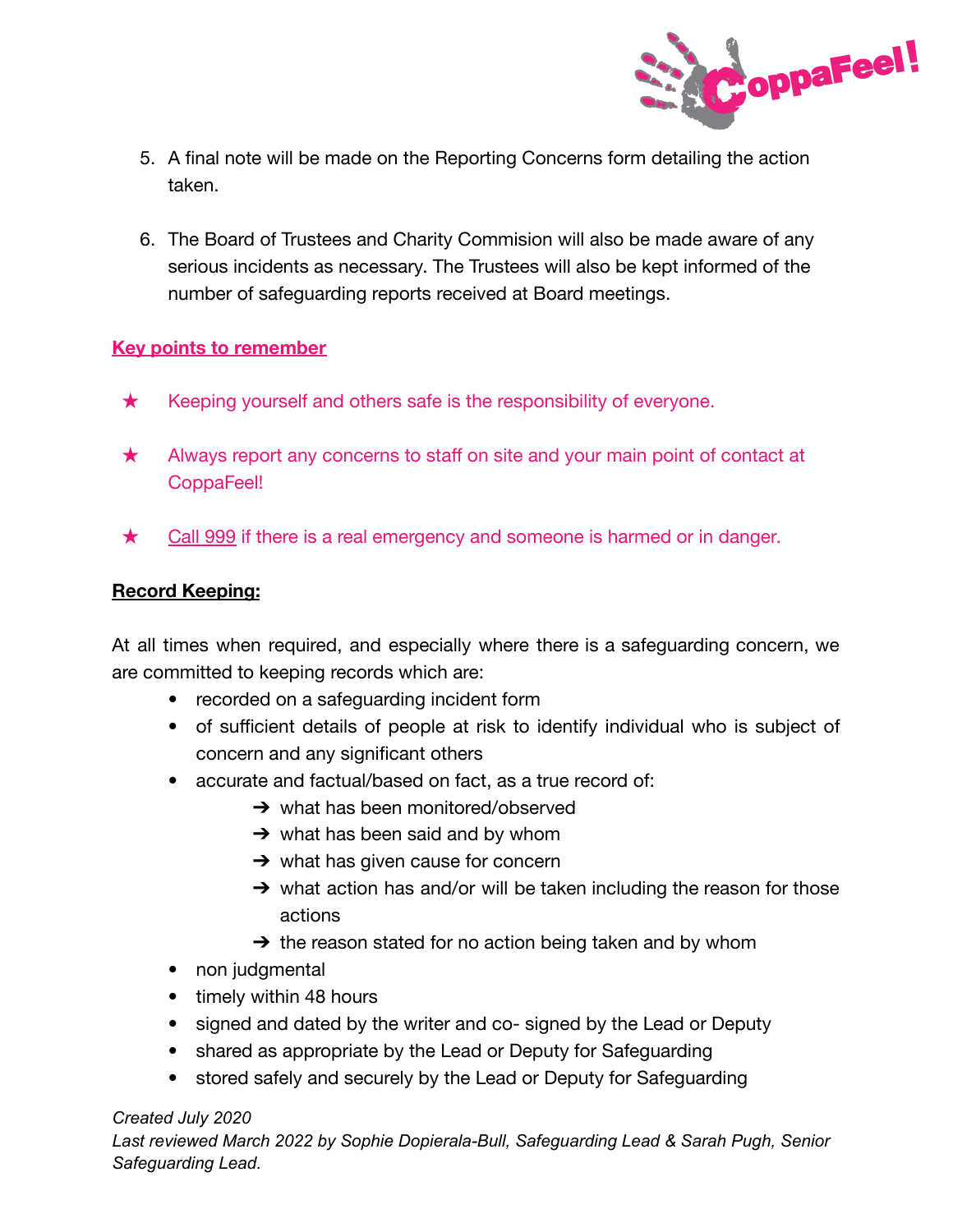

## **eSafety**

#### **Why do we need to include eSafety?**

Modern digital technology has made access to information and communication increasingly easy for everyone. This is especially so for those who cannot always go out to socialise and rely on websites for social networking, watching films, downloading music, buying lottery tickets, shopping etc. Government guidance is clear, that all organisations working with children, young people and adults at risk have responsibilities. It is also important to remember, children, young people and adults at risk can also abuse and such incidents fall into the remit of this policy

#### **eSafety Code of Conduct:**

We expect everyone in our organisation to agree and sign up to our eSafety code of conduct to:

- 1. use the internet and other forms of communication in a sensible and polite way.
- 2. only access websites, send messages or access and use other resources that will not hurt or upset anybody.
- 3. seek permission if they want to use personal information or take photographs of other people.
- 4. report any concerns to the Lead or Deputy
- 5. not maintain confidentiality if there is a concern about the welfare of a child, young person or adult at risk.

#### **What are the Risks?**

There are many potential risks including:

- · accessing inappropriate or illegal websites.
- · receiving unwanted or upsetting texts, e-mail messages or images.
- · being "groomed" by another with a view to meeting the child, young person or adult at risk for their own illegal purposes including sex, drugs or crime.
- · sharing nudes or semi nudes.
- · viewing or sending unacceptable material such as inciting hatred or violence.
- · sending bullying messages or posting malicious details about others.

#### *Created July 2020*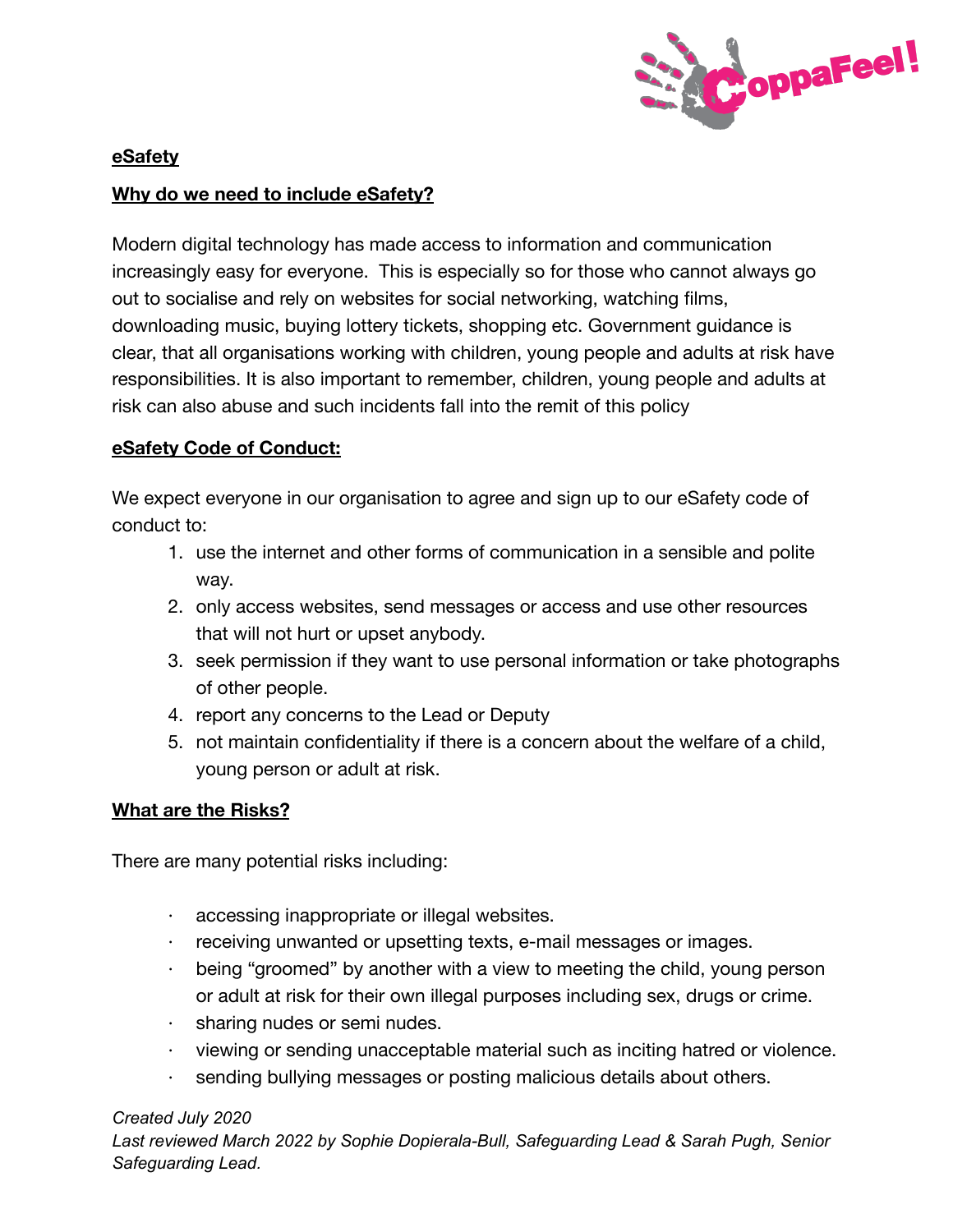

- $\cdot$  ignoring copyright law by downloading e.g. music, videos, homework cheat materials etc.
- · overspending on shopping and gambling sites.
- · being at risk of identity fraud for money transactions.
- · inappropriate relationships or prostitution.

## **What else might be of concern?**

#### **A child, young person or adult at risk who:**

- $\cdot$  is becoming secretive about where they are going to or who they are meeting.
- · will not let you see what they are accessing online.
- $\cdot$  is using a webcam in a closed area, away from other people.
- $\cdot$  is accessing the web or using a mobile for long periods and at all hours
- $\cdot$  clears the computer history every time they use it.
- · receives unexpected money or gifts from people you don't know.
- · does not appear to have the money they should have.

#### **A person who:**

- · befriends a child, young person or adult at risk on the internet or by text messaging.
- · has links to children, young people and/or adults at risk on their social media pages especially if they work in a position of care such as a sports coach or care worker.
- $\cdot$  is secretive about what they are doing and who they are meeting.

## **What do I do if I am concerned?**

If you have any concerns, speak to the Lead or Deputy for Safeguarding. Remember:

- do not delay.
- do not investigate.

#### *Created July 2020*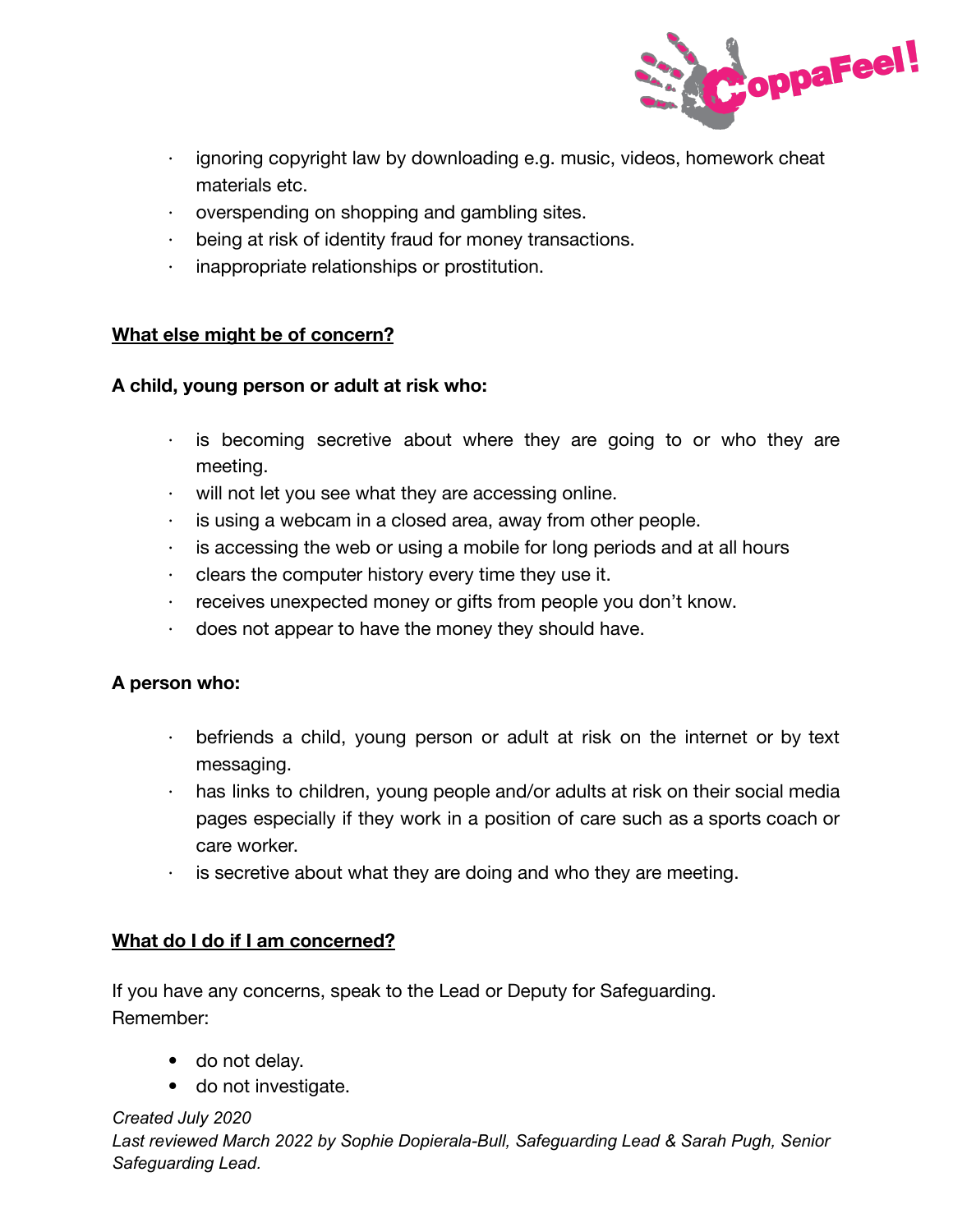

• seek advice from the Lead or Deputy

## **make careful recording of anything you observe or are told.**

#### **Minimising the Risks:**

We will:

- → ensure all staff are trained on e-safety and our Social Media Policy
- → Share our Social Media Safeguarding Briefing document with anyone in our community who is sharing their story online or on our channels, from takeovers to case studies.
- → Use our Celebrity/Influencer Safeguarding Handbook to ensure staff working with public figures are comfortable managing risks involving public figures at events, treks, shoots or online.
- → Share guidance with volunteers around e-safety specific to their roles during training and through handbooks.
- → Share Facebook Community Guidelines for all our community Facebook groups.

## **Photography & Filming Guidance**

The use of photography is really important to record the successes and achievements of our activities. However, it is vital to remember that photography can be used and distributed inappropriately including on the Internet.

It is therefore important to be clear about:

- · explaining to everyone in our community why caution is necessary
- $\cdot$  the purpose of photos e.g. to event attendees
- · the content required when using a professional photographer
- · informing people and seeking their consent for any publication or media use
- · publishing only limited details alongside individual's photos in newspapers etc
- · taking photographs openly and away from any inappropriate areas, along with ensuring clothing is suitable.
- $\cdot$  any group photos being taken only during the activity or on the premises
- all those taking photos signing a registration form, which includes the reason, use and storage of all photographs and films.

## *Created July 2020*